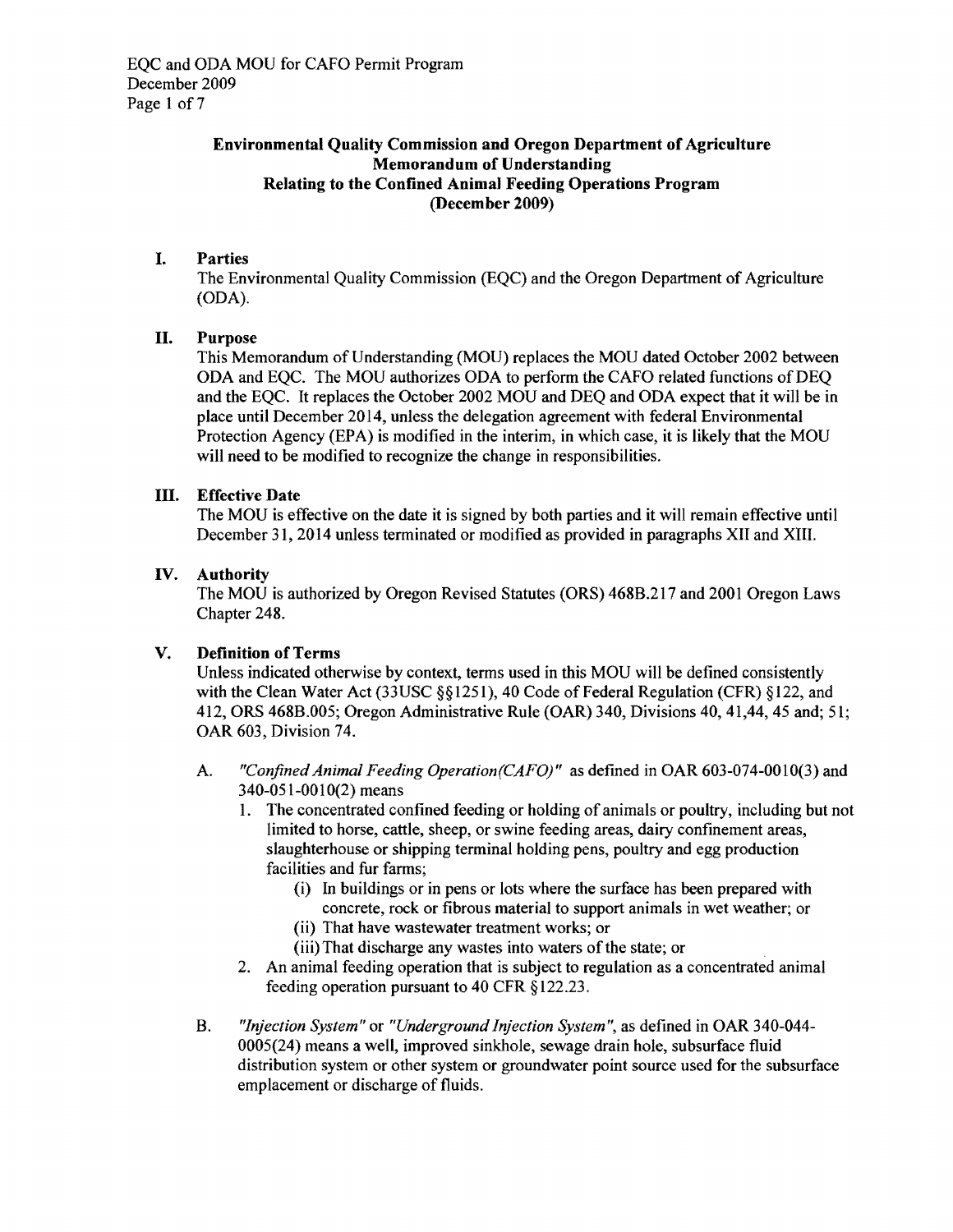- C. *General Permit* as defined in OAR 340-045-0010(8) means a pennit issued to a category of qualifying sources pursuant to OAR 340-045-0033 in lieu of individual pennits for every source.
- *D. National Pollutant Discharge Elimination System (NPDES) Permit* means a waste discharge pennit issued in accordance with Section 402 ofthe federal Clean Water Act, 33 USC §1251-1387. The EPA has delegated NPDES authority to the Department of Environmental Quality (DEQ). NPDES pennits are issued pursuant to ORS 468B.035 and 050 and in accordance with procedures set forth in OAR 340-045.
- *E. Substantial Change* is defined as the following types of changes to an animal waste management plan (AWMP):
	- 1. For small or medium confined animal feeding operations:
		- (i) A change in the type of manure system including but not limited to switching from a dry to a liquid manure system, switching from a liquid to a dry manure system, or changing the manure system to accommodate an animal species or type of operation not included in the scope of the current AWMP.
		- (ii) An increase in maximum allowed animal numbers such that the operation becomes defined as a large concentrated animal feeding operation.
	- 2. For small, medium or large concentrated animal feeding operations:
		- (i) Addition of new land application areas not previously included in the AWMP, unless the land application area is covered by an existing AWMP that has already been incorporated into an existing NPDES permit and the application of manure, litter, or process waste water on the newly added land application area is in accordance with that existing NPDES permit.
		- (ii) Any changes to the field-specific maximum annual rates for land application.
		- (iii) Any changes to the maximum amounts of nitrogen and phosphorus derived from all sources for each crop.
		- (iv) Addition of any crop or other uses not included in the AWMP and corresponding field-specific rates of application.
		- (v) A change in the type of manure system including but not limited to switching from a dry to a liquid manure system, switching from a liquid to a dry manure system, or changing the manure system to accommodate an animal species or type of operation not included in the scope of the current AWMP.
		- (vi) Any changes that are likely to increase the risk of nitrogen and phosphorus transport to surface waters or groundwaters.
- F. *Water Pollution Control Facilities (WPCF) permit* means a permit to construct and operate a disposal system with no discharge to navigable waters. A WPCF pennit is issued pursuant to ORS 468B.050 by the Director of DEQ or ODA in accordance with procedures of OAR Chapter 340, Division 45 or OAR 340-071-0162.
- G. *NPDES* General *Pennit#Ol- 2009* means the NPDES general pennit issued June 29, 2009 in accordance with the procedures of OAR 340-045-0033 for confined animal feeding operations.

# **VI. Background**

A. The Oregon Legislature established a special regulatory program for CAFOs in 1989, with an effective date of January 1, 1990, 1989 Oregon Laws Chapter 847. The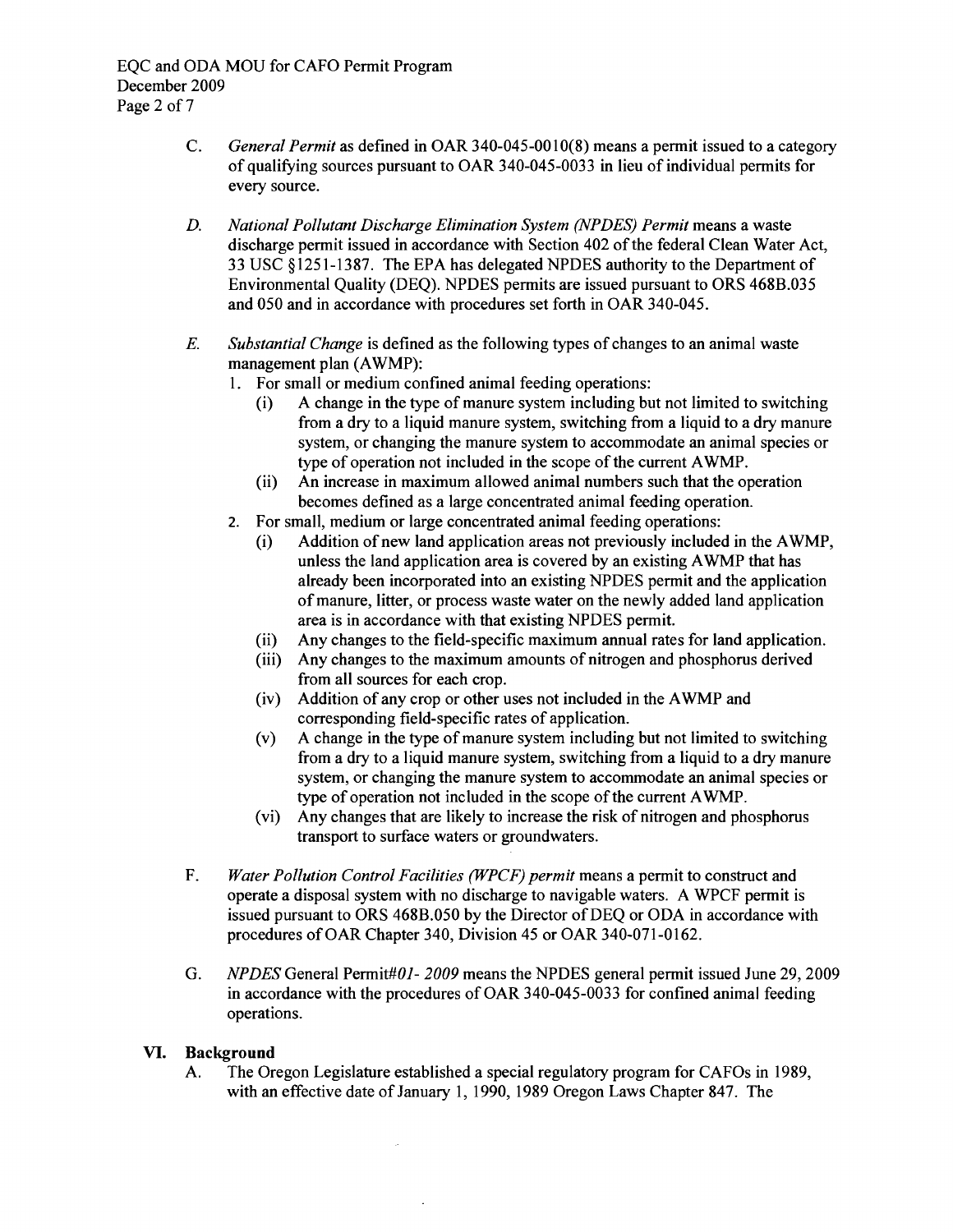legislation required DEQ to develop and issue CAFO pennits pursuant to its WPCF pennit program and it directed ODA to inspect CAFOs to ensure pennit compliance.

- B. From the outset, ODA and DEQ worked cooperatively on water quality issues associated with CAFOs. This cooperation was encouraged by the governor and legislature and in 1993 the CAFO statutes were amended to direct the EQC and ODA to enter into a fonnal memorandum of understanding providing for ODA to run the CAFO program. The legislature authorized ODA to perfonn any function ofthe EQC or DEQ so long as the delegation is consistent with the MOU.
- C. In 2001, the legislature again amended the CAFO statutes. 2001 Oregon Laws Chapter 248. The purpose of the amendments was to authorize and direct the transfer of the federally delegated NPDES pennit program for CAFOs from DEQ to ODA at such time as the transfer is approved by EPA.
- D. The first NPDES permit jointly issued by ODA and DEQ was the 2003 CAFO general pennit #01, which expired on July 31, 2008. In 2005, the legislature provided DEQ and ODA the authority to issue general pennits by department order, ORS 468B.050(2). DEQ and ODA renewed NPDES CAFO general pennit #01-2009 on June 29, 2009. The CAFO general pennit includes the additional requirements for public notice of animal waste management plans under EPA's November 20, 2008 Concentrated Animal Feeding Operation final rule and the public notice of permit applications with animal waste management plans.
- E. Electronic data reporting for the DEQ statewide program and the EPA database for NPDES pennits will be required in the future. Preparation for electronic data reporting is included in this MOU.

### **VII. Authorities Delegated to ODA**

To the maximum extent allowed by the delegation agreement between the state and EPA, ODA is authorized to perform the following functions of the EQC and DEQ with respect to CAFOs:

- A. All functions authorized by ORS 468.035 *Functions of department (1)(j) and (k)*, *468.065 Issuance ofPermits; Content; Fees; Use, 468.073 Expedited or Enhanced Regulatory Process; Payment; Disposition of Payments, 468.095 Investigatory Authority; Entry on Premises; Status of Records, 468.100 Enforcement procedures; powers of regional authorities; status of procedure and 468.120 Public Hearings; subpoenas, Oaths, Depositions.*
- B. All functions authorized by ORS 468B.020 *Prevention ofPollution,* 468B.032 *Alternative Enforcement Proceedings; Request; Public Notice; Fees,* 468B.035 *Implementation ofFederal Water Pollution Control Act;Rules,* 468B.053 *Alternatives to Obtaining Water Quality Permit;Rules,* 468B.055 *Plans and Specificationsfor Disposal, Treatment, And Sewage Systems,* 468B.095 *Use ofSludge on Agricultural, Horticultural or Silvicultural Land;Rules,* and 468B.200 et seq *Animal Waste Control.*
- C. All functions authorized by OAR Chapter 340, including, but not limited to, Divisions 45 *Regulations pertaining to NPDES and WPCF Permit* and 51 *Confined Animal Feeding or Holding Operations ofChapter 340.*

### **VIII. ODA Roles and Responsibilities**

A. Prior to EPA Approval of NPDES Program Delegation to ODA, ODA will:

### *Technical Assistance*

1. To the extent possible, conduct an education program for CAFO operators in cooperation with the OSU Cooperative Extension Service to impart Best Management Practices (BMPs) for animal waste management systems.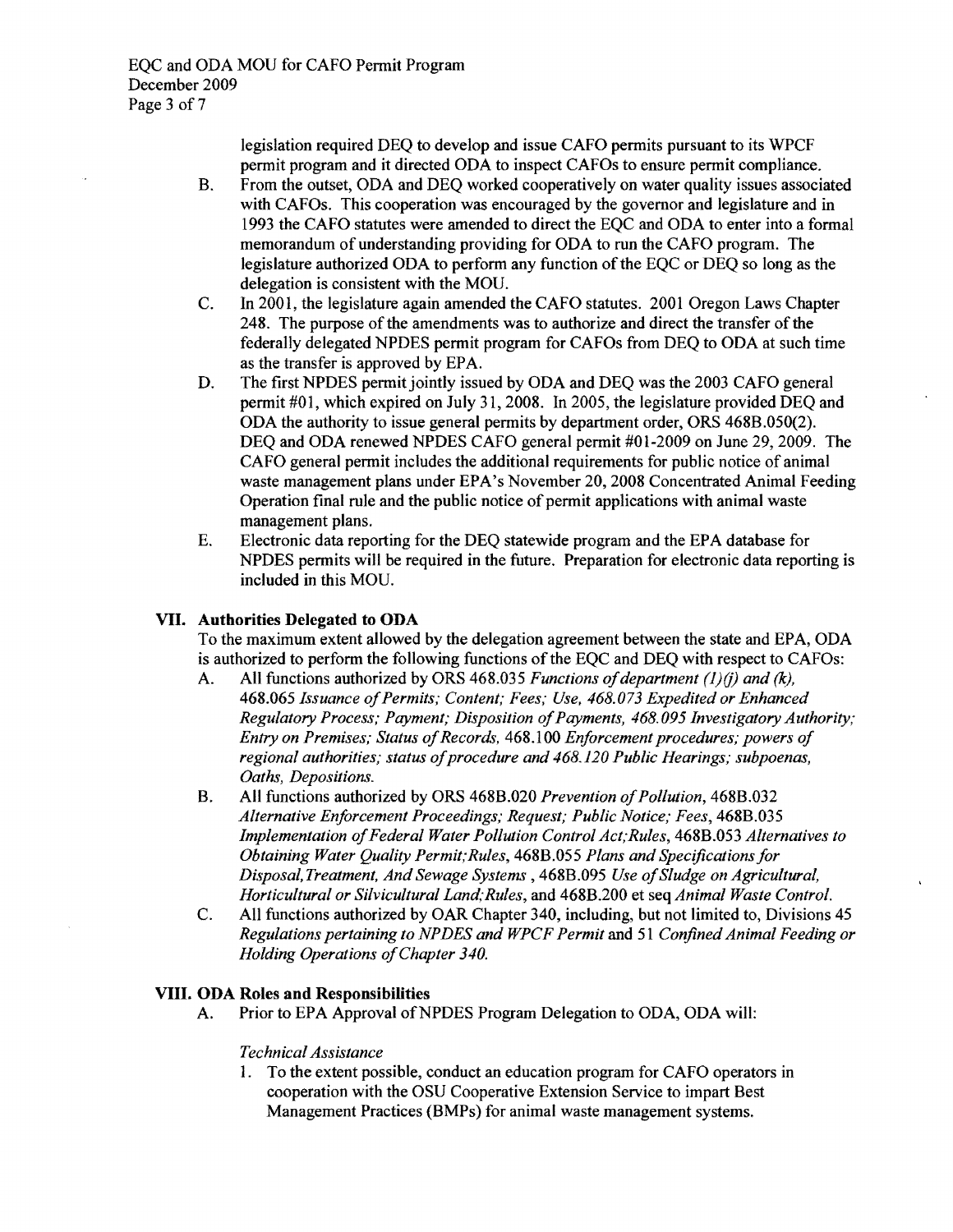2. Advise CAFO owner/operators about available state, federal, and private sources of technical and financial assistance for planning, designing and implementing appropriate BMPs for animal waste management systems.

### *NPDES Program Development*

- 3. Develop and implement administrative rules that are appropriate for the anticipated delegation of NPDES permitting authority to ODA.
- 4. Work with DEQ to develop and issue NPDES individual and general permits for qualifying CAFO facilities until such time as ODA has received the necessary delegated authority to operate a NPDES program for CAFOS.

#### *NPDES and WPCF Permit Program Implementation*

- 5. Consult with DEQ on significant determinations regarding the interpretation of the permit, related rules, and the Clean Water Act.
- 6. Receive and review permit applications for existing or proposed CAFOs.
- 7. Provide public notice of permit applications and their animal waste management plans and the opportunity for public hearings.
	- (i) Review and respond to public comments.
	- (ii) Let the applicant know if further changes are required before being assigned permit coverage.
- 8. Assign coverage to those applicant CAFO facilities that qualify for coverage under the existing NPDES General Permit #01-2009 or future general permits, or issue an individual WPCF or NPDES pennit if necessary.
	- (i) Pennits will comply with OAR Chapter 340, Divisions 40 *Groundwater Quality Protection,* Division 41 *Water Pollution State-Wide Water Quality Management Plan; Beneficial Uses, Policies, Standards, and Treatment Criteria for Oregon* and wasteload allocations assigned to point sources under Division 42 *Total Maximum Daily Loads* (TMDLs).
	- (ii) ODA will refer CAFOs discharging to injection systems regulated by OAR *340-044 Construction and use ofWaste Disposal Wells or Other Underground Injection Activities* to DEQ for registration and permitting.
	- (iii) ODA will continue to rely on EQC or DEQ to grant groundwater concentration limit variances [OAR 340-040-0030(4)] and other exceptions or approvals as detailed in OAR 340-041-0004 [e.g., approval to lower water quality in high quality waters, OAR 340-041-0004(6)].
- 9. Review for approval or rejection animal waste management system plans and specifications for animal waste control facilities to verify the plans and specifications have been prepared pursuant to OAR 340-051 design criteria. ODA may develop its own method for accepting certification from outside professional engineers as to the sufficiency and quality of the plans and specifications. Prior to plan approval and when appropriate:
	- (i) ODA may request that DEQ review plans and specifications for construction, modification, or expansion of CAFOs to determine whether the proposed construction confonns to groundwater protection requirements.
	- (ii) ODA may request that DEQ review plans and specifications for CAFO systems not covered by Division 51, including but not limited to mechanical treatment systems or experimental treatment systems.
- 10. Review for approval or rejection proposed substantial changes to an animal waste management plan. Prior to approval, ODA will provide public notice of the proposed changes and an opportunity for public hearing.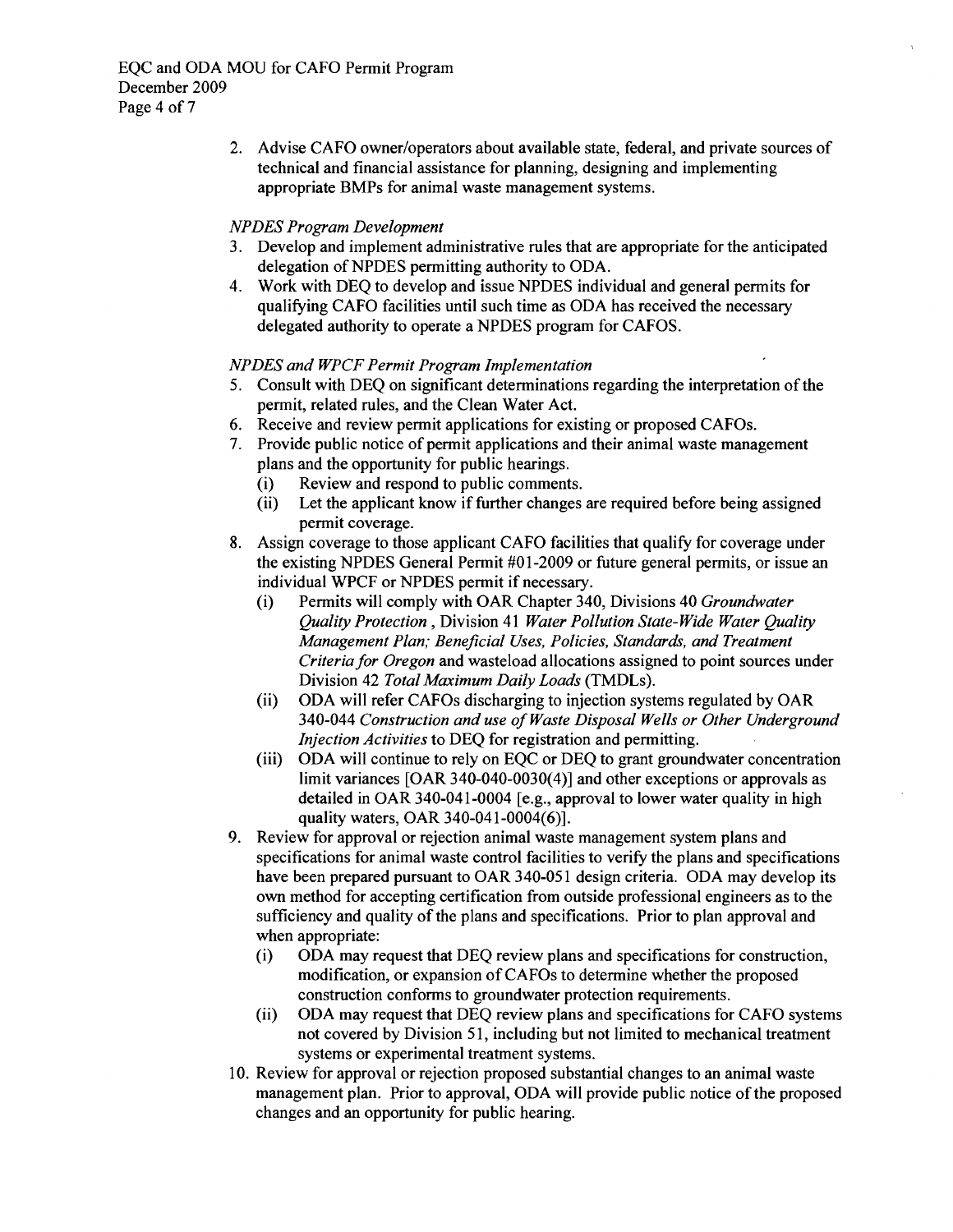#### *Compliance Activities*

- 11. Conduct periodic inspections of all permitted CAFOs. Inspections will include an evaluation of animal waste collection, treatment, handling, disposal and management procedures for compliance with the Clean Water Act, Oregon water quality law, and permit conditions.
- 12. Respond promptly to citizen complaints pertaining to the operation of CAFOs. ODA has primary responsibility for response to complaints received from the public, and for investigation of known or suspected violations of laws, rules, orders, pennits or water quality standards associated with CAFO facilities. ODA will ensure that persons calling with complaints during regular business hours will be able to speak to or leave a message with an appropriate person on ODA staff.
- 13. Take prompt enforcement action when CAFOs violate pennit conditions, water quality statutes, rules or orders in accordance with ODA enforcement procedures.
- 14. Impose civil penalties, when appropriate, on the owner or operator of a CAFO for failure to comply with the provisions of ORS 468 or 468B, or any rules adopted thereunder, or for violations of a pennit issued pursuant to ORS 468B, relating to the prevention and control of water pollution from a CAFO, subject to the provisions for civil penalties contained in ORS 183.415 and ORS 468B.230 and in 2001 Oregon Laws Chapter 248 (HB 2156).
- 15. Notify DEQ when a discharge violation threatens public health or safety.

### *Permit Program Data*

- 16. Develop and maintain a program database on all permit activities and produce periodic reports on the status ofCAFO permits, complaint investigations, corrective orders, enforcement actions, and civil penalties imposed.
- 17. ODA will associate an EPA system common key identifier ("OR Number") and an Oregon (DEQ) system compatible permit number key with each CAFO covered under a pennit in the CAFO program database.
- 18. ODA will develop the capability to maintain and provide an electronic inventory of CAFOs covered under a permit. The inventory will include the common key identifier above and at least these data elements: facility names, facility location, facility contact information, type of permit and SIC code.
- 19. ODA will work with DEQ to develop database extracts or similar mechanisms to provide input into the Oregon (DEQ) statewide permits database and the Permit Compliance System (PCS) EPA's current permit system of record. ODA and DEQ will work to accomplish this by the March 31, 2011.
	- (i) An inventory of applicable data elements currently reported to and stored in DEQ's Water Quality Source Information System (WQ-SIS), the Oregon administrative water quality permit data system, is included as Attachment I. This applies to all Oregon permits.
	- (ii) Required elements for federal data reporting (Water Enforcement National DataBase elements, or WENDB elements) are defined in EPA's 1985 PCS policy statement. EPA's 1985 PCS Policy statement is included as Attachment II. This applies to NPDES permits only, and is for use with PCS, the current EPA system of record. Required data elements will also include any future modifications to EPA's 1985 PCS policy statement.
- 20. Reporting to ICIS (Integrated Compliance Information System, the successor system to PCS, and EPA's future system of record) will begin when Oregon converts to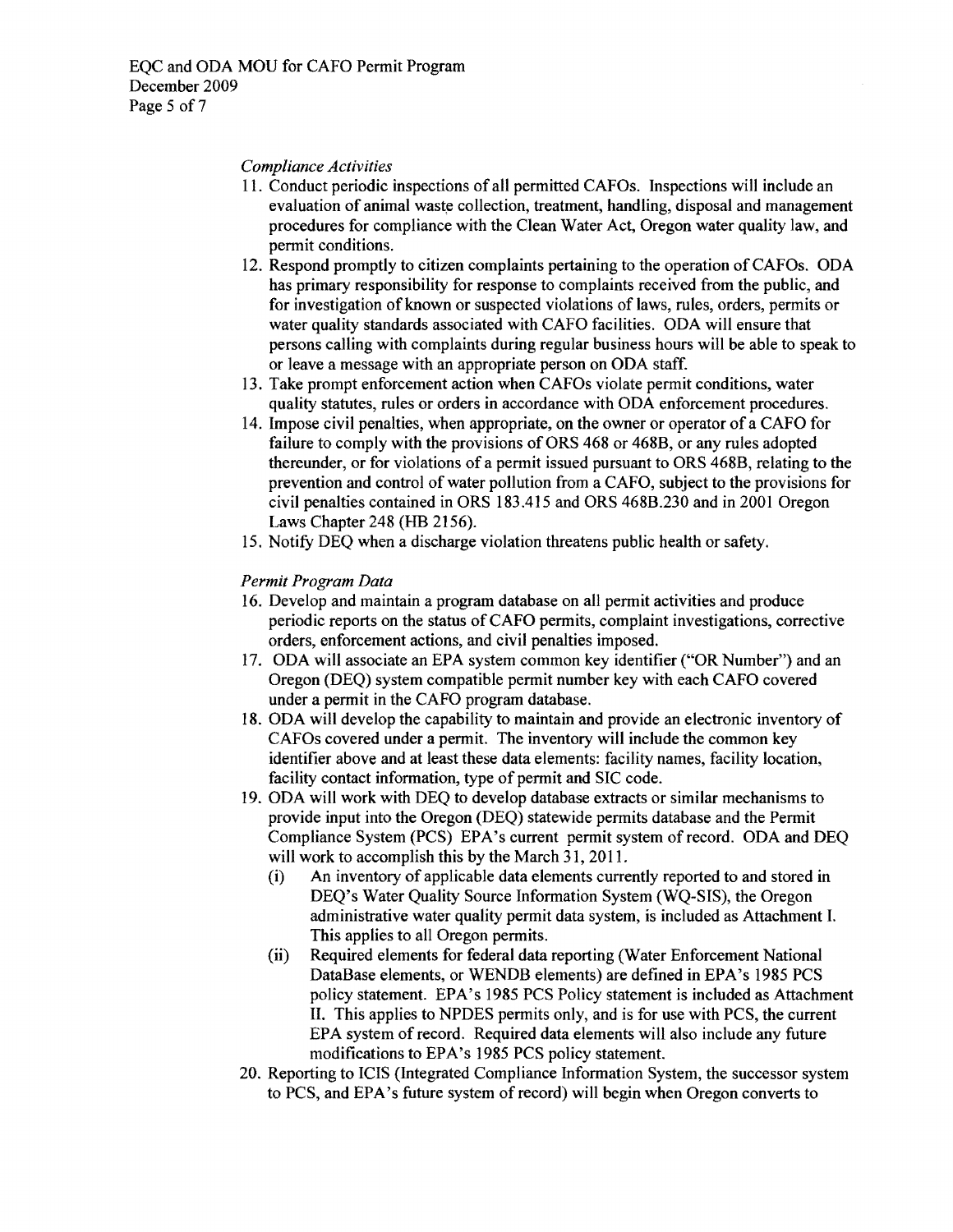statewide ICIS use. Changes in both required data elements and handling mechanisms may be necessary at that time

- B. After EPA approval of NPDES permit program delegation to ODA, ODA will:
	- 1. Work with DEQ to draft an amended MOU to address the changes resulting from such delegation
	- 2. Work with DEQ to address CAFO permitting issues in groundwater management areas and water quality limited streams.
	- 3. Work with DEQ to maintain the State of Oregon's delegated authority to enforce the CWA.

### IX. DEQ/EQC Roles and Responsibilities

A. Prior to EPA approval of NPDES Program Delegation to ODA, DEQ/EQC will:

#### *Permit Program Assistance*

- 1. Provide advice, assistance, training, and program guidance relative to surface and groundwater quality problems associated with animal waste, including but not limited to groundwater protection and monitoring requirements, permit writing, lagoon leakage testing, annual compliance inspections, data analysis, and sampling parameters and protocols.
- 2. Work with ODA to develop and issue NPDES permits for qualifying CAFO facilities until such time as ODA has received the necessary delegated authority to operate an NPDES program for CAFOs.
- 3. Assist ODA in developing administrative rules that are appropriate for the anticipated delegation of NPDES permitting authority to ODA.
- 4. Review plans as requested by ODA.
- 5. Provide public access to the ODA CAFO public notice website from the DEQ public notice website.
- 6. Assist ODA with response to comments.

### *Compliance Activities*

- 7. Refer all water pollution citizen complaints received on CAFOs and information regarding suspected violations of permits, rules, or water quality standards by CAFOs to ODA for investigation and follow-up. DEQ will refer to ODA website for an accurate list of area contacts.
- 8. Conduct inspections only when requested by ODA; however, in situations where DEQ reasonably suspects that operations related to a CAFO may present an imminent and substantial danger to human health or the environment, DEQ may exercise agency discretion and conduct the inspection after notifying ODA.
- 9. Initiate enforcement actions, within agency discretion, only as a direct result of the investigative actions outlined herein or upon request of ODA.
- 10. Participate in annual reviews with ODA and work cooperatively with ODA to achieve the objectives ofthis agreement. The annual review may include file reviews as well as inspection of a small, agreed-upon number of animal feeding operations not under ODA jurisdiction across the state by a team representing ODA and DEQ.

### *Permit Program Data*

11. Provide technical assistance to ODA to develop method(s) of providing data to DEQ and EPA database systems.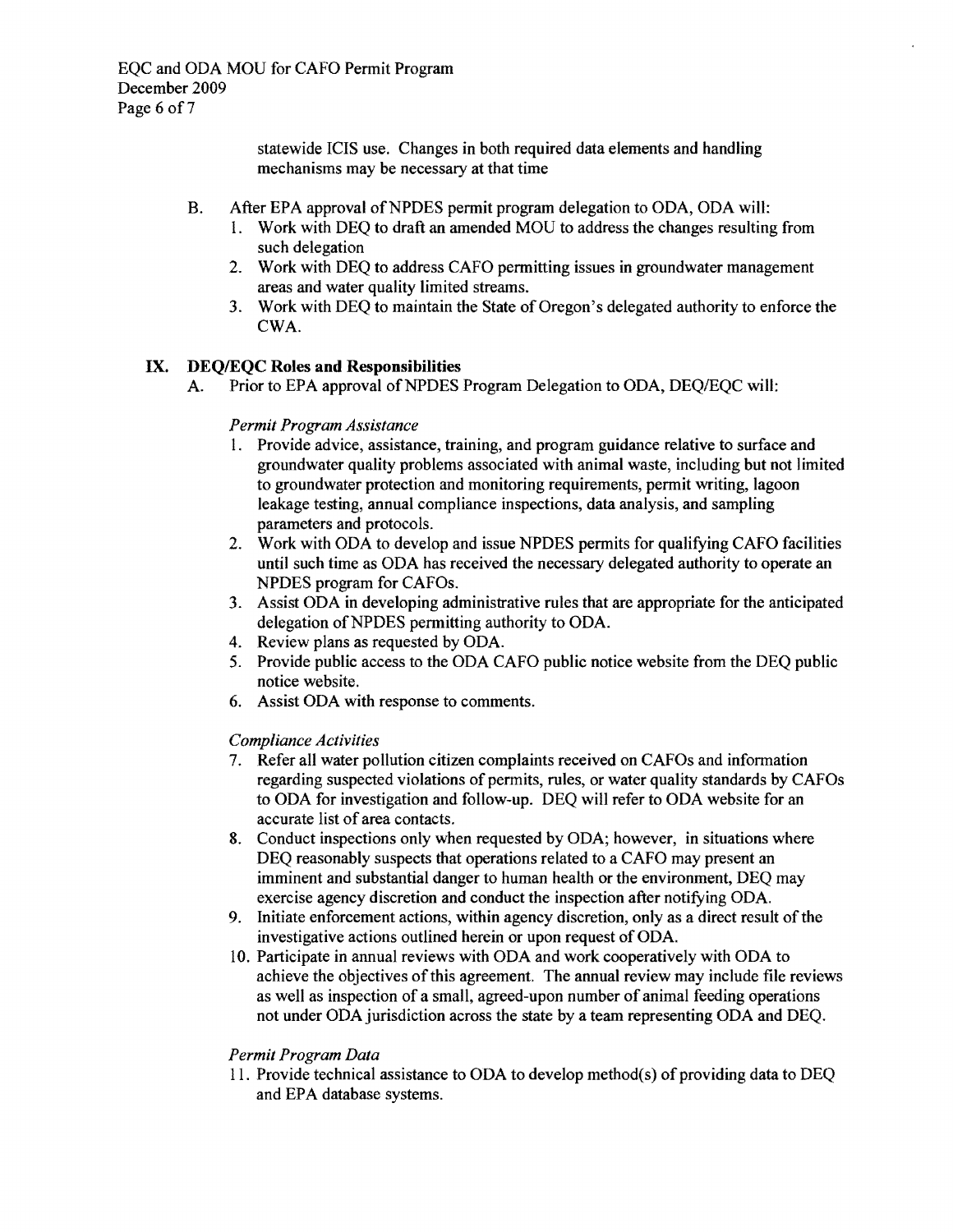- 12. DEQ's Operations and Information Services will work with ODA to identify a DEQ compatible system permit number key.
- 13. DEQ will consult with ODA in the preparation and planning for the Oregon statewide switch from PCS to ICIS.
- B. After EPA approval of NPDES Permit Program Delegation to ODA, DEQ/EQC will:
	- 1. Work with ODA to draft an amended MOU to address the changes resulting from such delegation.
	- 2. Work with ODA to address CAFO permitting issues in groundwater management areas and water quality limited streams.
	- 3. Work with ODA to maintain the State of Oregon's delegated authority to enforce the CWA.

### X. No Third Party Rights

Nothing in this MOV constitutes of creates a defense on behalf of a regulated party.

- XI. Resolution of Disagreements Regarding the Interpretation and Application of this MOU In the event of a disagreement regarding the interpretation and application of this MOU, agency staffwill direct the disagreement to designated supervisors or other managers for resolution.
	- A. In the case of ODA, the director or her designee has authority to resolve disputes.
	- B. In the case ofDEQ, the director or his designee has authority to resolve disputes.

#### XII. Modification of the MOU

This MOU may be modified at any time by written agreement of the parties.

#### XIII. Termination of the MOU

This MOV may be terminated at any time and by either party after 60 days advance notice of intent to terminate and/or within 180 days after formal delegation has been achieved. The notice must be provided in writing and served on the director of DEQ on behalf of the EQC or the Director of the State Department of Agriculture on behalf of ODA.

Dick Pedersen Director of DEQ on Behalf of the **Environmental Quality Commission** 

 $12 - 16 - 09$ 

Tata Coba

Katy Coba Director of ODA

 $12 - 110 - 09$ 

Date Date Date